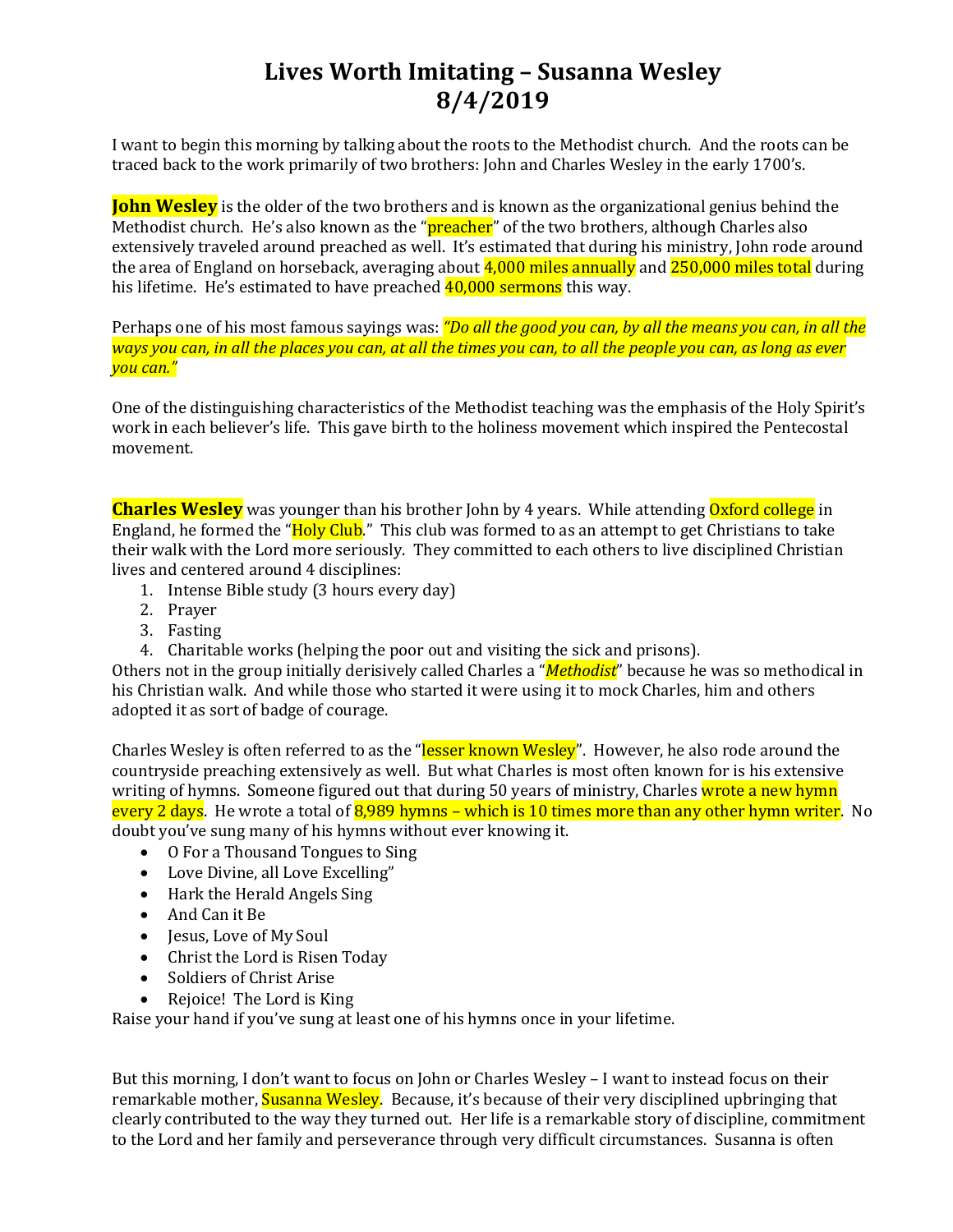lifted up as an ideal mother to follow, but I think she was much more than that. Men and women alike can receive great inspiration from her.

- Susanna Annesley was born January 20, 1669 as the 24th of 25 children. Her father was a very prominent and highly educated pastor in the Puritan faith in London, England. So, Susanna was very well educated and read extensively throughout her life.
- At age 13 Susanna left the Puritan faith and joined the Anglican church of England.
- At her sister's wedding, Susanna met Samuel Wesley. Over the next several years they corresponded by mail and age 19 she married him.
- Samuel was an aspiring minister, but was a tyrant within his family and to his congregation as well. He was also a very poor manager of money, which left the family often destitute and struggling to put food on the table and provide proper clothing.
- Susanna's life with Samuel was a constant challenge. He would often leave the family for various reasons for extended periods of time. Often he would leave for Conventions, which he spent quite a bit of money on. Other times he was thrown into debtors prison. One time he left Susanna after she would endorse the ruling king of England by saying "Amen" at the close of his dinner prayer. He became angry at Susanna and demanded she say "Amen" but she refused to violate her conscience in doing so (she didn't believe the current king was entitled to serve as king). So, Samuel took off and house caught fire and burned to the ground.
- The Wesley home burnt to the ground twice (the second time many believe disgruntled parishoners set it on fire out disgust over his backing of certain political candidates. At the same time they also burned down the crops he was trying to grow, stabbed several cows and the family dog and constantly threatened the entire family, including the children.
- Susanna gave birth to 19 children but only 10 of them survived infancy. Three sets of twins passed away and one baby was accidentally smothered by a nurse in charge of taking care of him (she fell asleep on him).
- One time when Charles was away at a convention, he left another man in charge of the preaching. And according to all reports, many of the parishioners, including Susanna, thought he wasn't worth listening to. So, Susanna began offering a time of worship and teaching for her family in the evenings in their home. She would read sermons, from either Charles or her father, and comment on them. Word spread outside of her family what she was doing and she welcomed them in as well. The gathering quickly grew and many of the parishioners elected not to go to church in the morning and instead attend Susanna's service Sunday evening. The fill-in preacher heard what was happening and wrote a letter complaining to Charles. Charles sent back correspondence to Susanna expressing his displeasure with her efforts and asking her to stop immediately. Susanna wrote back asserting her right to take responsibility for the spiritual teaching of the children in his absence, and if others wanted to join her why should she refuse them. And then she ended it with this carefully worded ultimatum. "*If you do after all think fit to dissolve this assembly, do not tell me any more that you desire me to do it, for that will not satisfy my conscience; but sent me your positive command in such full and express terms as may absolve me from all guilt and punishment for neglecting this opportunity of doing good to souls, when you and I shall appear before the great and awful tribunal of our Lord Jesus Christ."* Wow, she's saying I don't want to give an account to God for neglecting providing for the spiritual needs of these souls – but if you command me to stop then the responsibility will rest on you. Charles chose not to respond and Susanna kept on teaching and in fact when Charles finally returned he discovered the congregation had actually grown and was full of life and hope.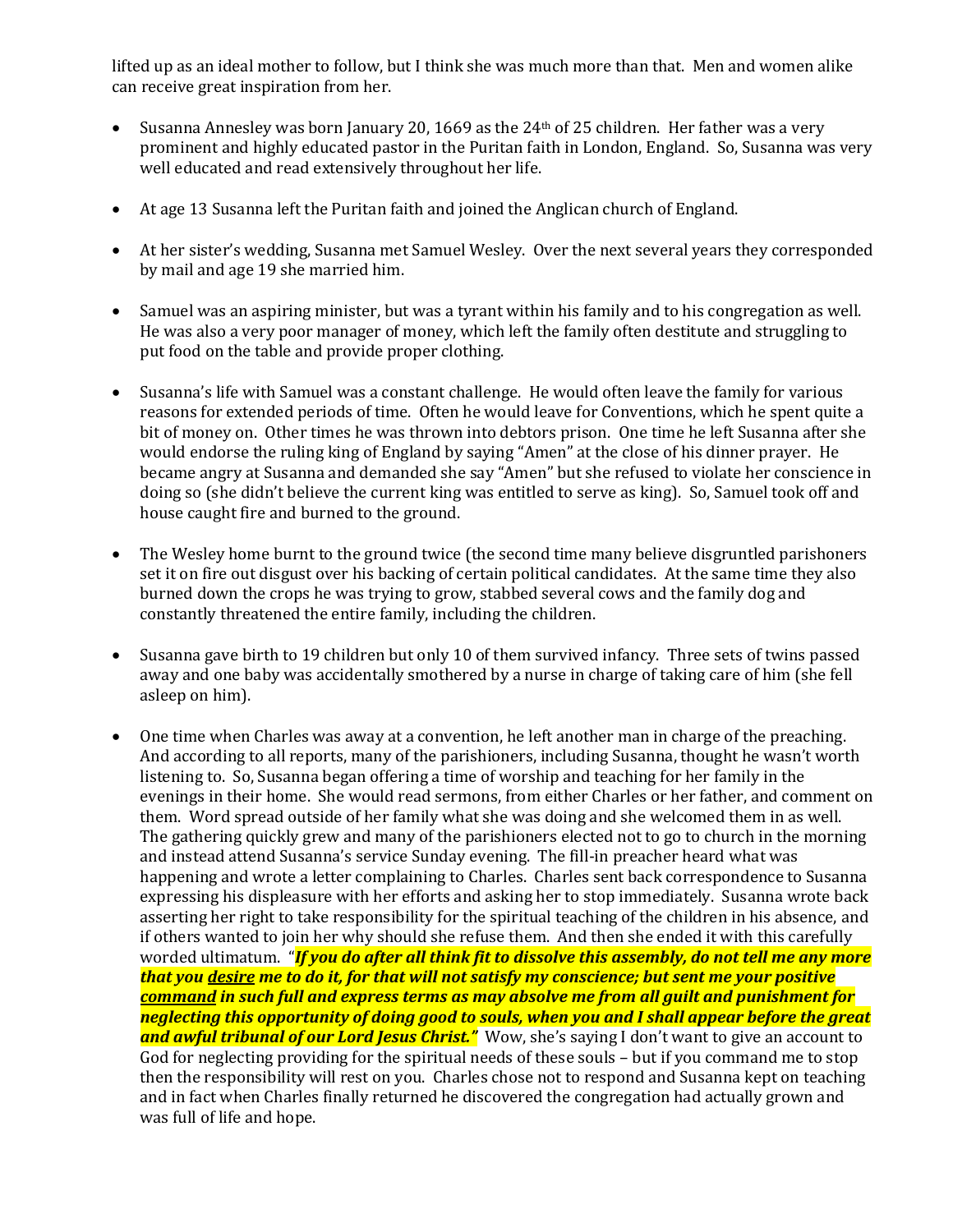- We've been able to learn a lot about Susanna through her writings and the writings of her children. Remarkably, she never disparages her husband in her writings, even though she certainly had plenty of opportunity to. But she took seriously her responsibility to provide the spiritual nurture for her children, whether Charles was around or not.
- Many people point to Susanna as the pioneer in home-schooling. She took it upon herself to make sure every one of her children were taught properly. And if she couldn't find any curriculum that she felt helpful, she would write her own curriculum. School hours were from 9am to noon and 2- 5pm, six days a week. And she made sure that her girls received the same quality education that her sons did, (which was unheard of at the time).
- She also planned into her schedule; time to spend at least one hour, before bedtime every evening with one of her children, so that they never felt neglected.
- Susanna's was very structured in the raising of her children. Here are 6 rules she lived by (although there were many more).

### **Susannah Wesley's Rules For Raising Children:**

- 1. Subdue self-will in a child and thus work together with God to save his soul.
- 2. Teach him to pray as soon as he can speak.
- 3. Give him nothing he cries for and only what is good for him if he asks for it politely.

4. To prevent lying, punish no fault which is freely confessed, but never allow a rebellious, sinful act to go unnoticed.

- 5. Commend and reward good behavior.
- 6. Strictly observe all promises you have made to your child.
- One of the things Susanna is most well known for is her deep commitment to spending time with God in Bible study in prayer. Early in life she vowed that she would never spend more time in leisure entertainment than she did in prayer and Bible study. And every day, she would sit in a chair and pull her apron over her head and engage in Bible study and prayer. She taught her kids that this was her time with God and not to be disturbed unless it was an absolute emergency.
- Even when the children moved out of the house to attend college, Susanna continued to write them letters instructing them in theology, how to behave out in the world, how to find a proper spouse etc. Even after Charles and John became well known evangelists they would often consult with their mom on theology and life issues.

Susanna once wrote: *"Help me, O Lord, to make a true use of all disappointments and calamities in this life, in such a way that they may unite my heart more closely with Thee."*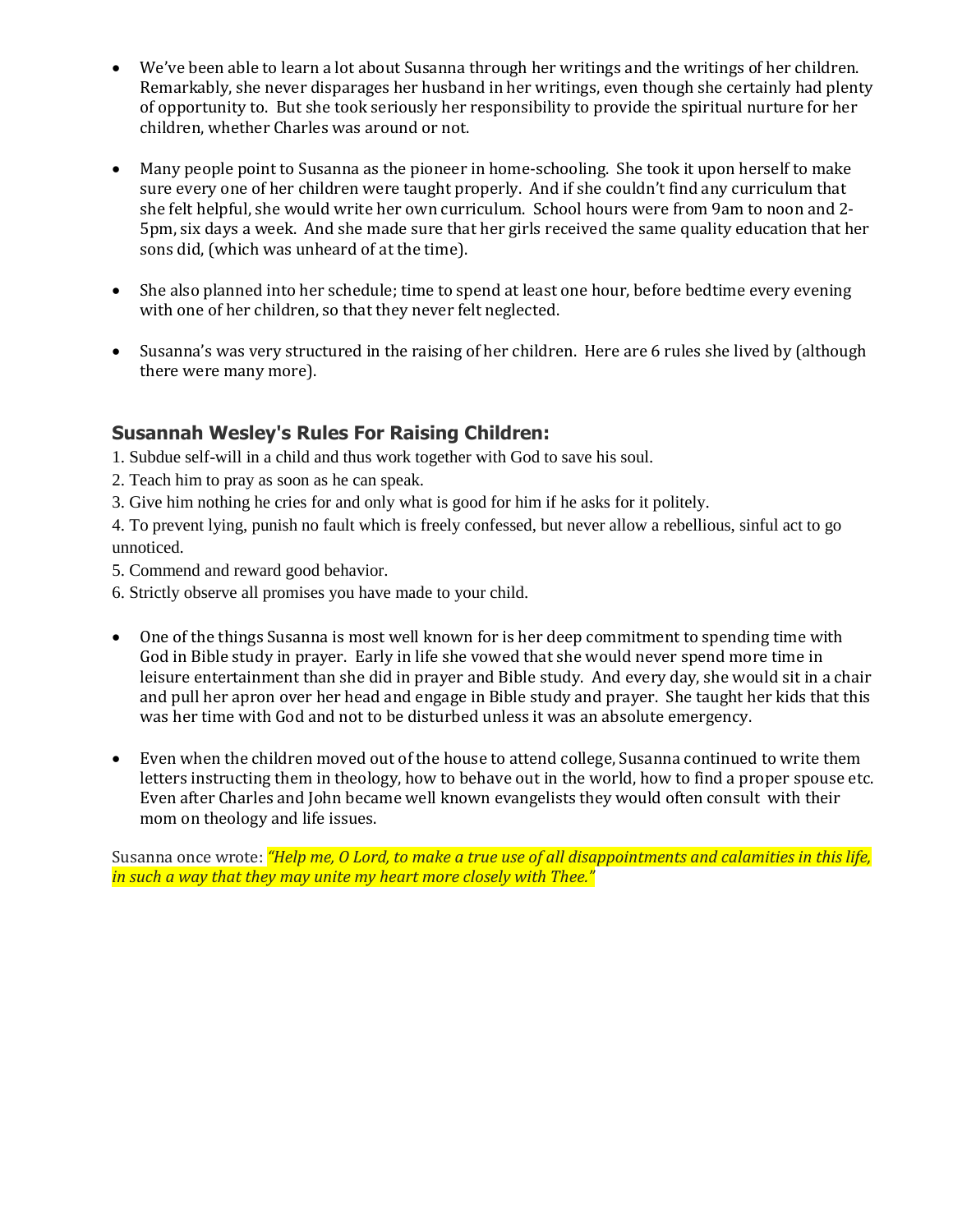#### **What can we learn from Susanna Wesley's life:**

**Perseverance:** I ran across a really good definition of perseverance: "*A determined continuation in something with a steady and continued action of belief that occurs over a long period of time among and despite especially difficult circumstances.*"

**The word for perseverance is hupo (under) and meno (to abide or stay).** It means rather than trying to get out from under something, you stick it out. Susanna realized her calling in life was to raise her children to love and know the Lord. And so she set out doing just that to the best of her abilities, despite some pretty tough circumstances. Certainly one of the keys to her success was the two hours she spent with the Lord every single day (when she'd pull her apron over her head). Those two hours allowed her to keep her focus on the Lord. Otherwise, everything else could easily distract her from that.

**Hebrews 12:2-3 (NIV)***. And let us run with perseverance the race marked out for us, fixing our eyes on Jesus, the pioneer and perfecter of faith. For the joy set before him he endured the cross, scorning its shame, and sat down at the right hand of the throne of God. Consider him who endured such opposition from sinners, so that you will not grow weary and lose heart.*

We are called here in Hebrews to fix our eyes on Jesus, and how did Jesus endure his hardships? He kept his heart and mind on "*the joy set before him."* What was that joy? It could have been being reunited with the Father in heaven. It could have been his commitment to complete obedience to the Father in everything that came into his life.

It could have been our re-establishing a relationship with our Heavenly Father.

But you've got to determine daily where you focus your sights, where you focus your mind and where you focus your heart. If you focus on your problems then you'll become consumed with them. But if you focus them on God, it gives you a new perspective on your problems.

*"He who stands before God can stand before anyone."*